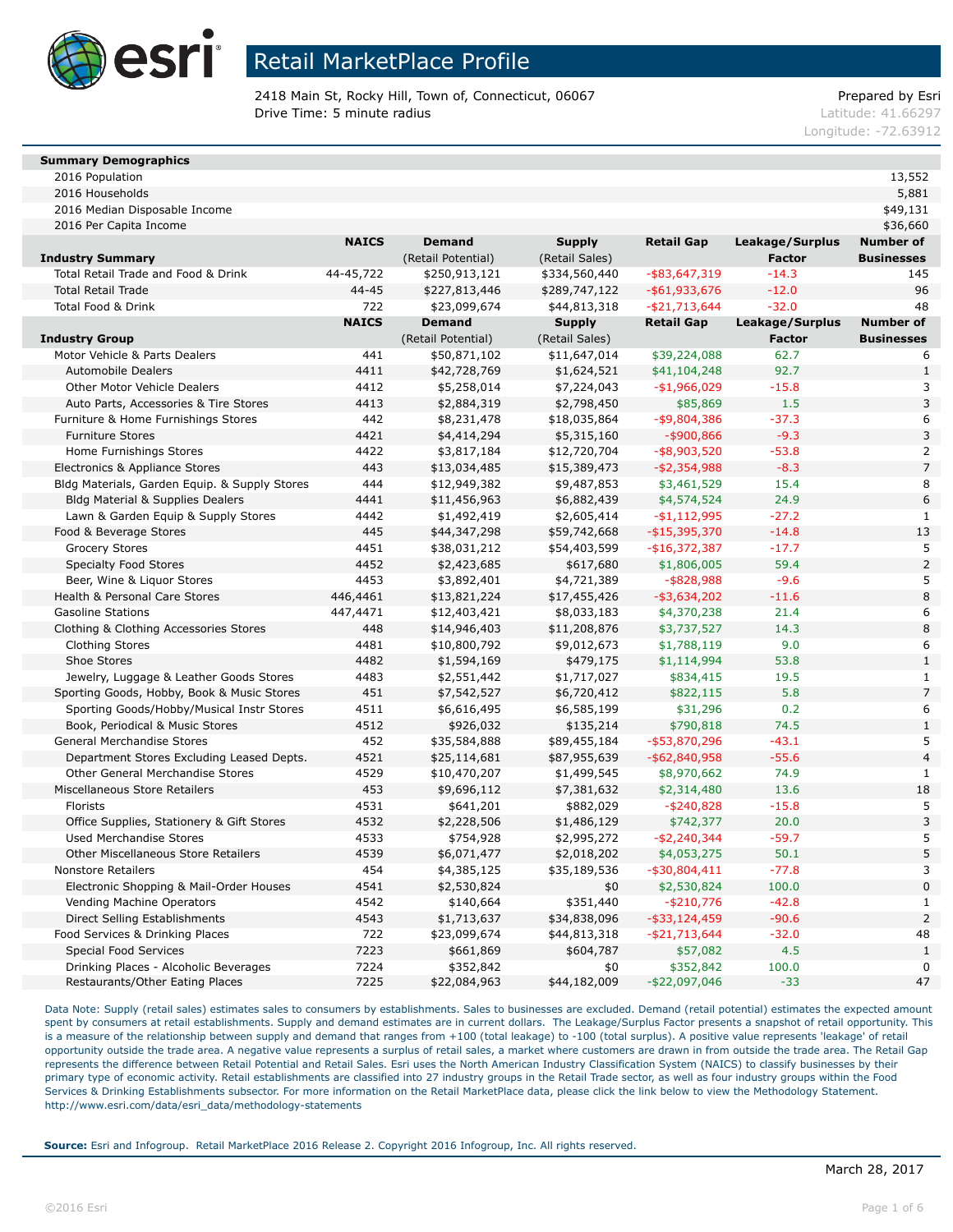

2418 Main St, Rocky Hill, Town of, Connecticut, 06067 Prepared by Esri **Drive Time: 5 minute radius Contract Contract Contract Contract Contract Contract Contract Contract Contract Contract Contract Contract Contract Contract Contract Contract Contract Contract Contract Contract Contract Co** 

# Longitude: -72.63912

### Leakage/Surplus Factor by Industry Subsector



### Leakage/Surplus Factor by Industry Group

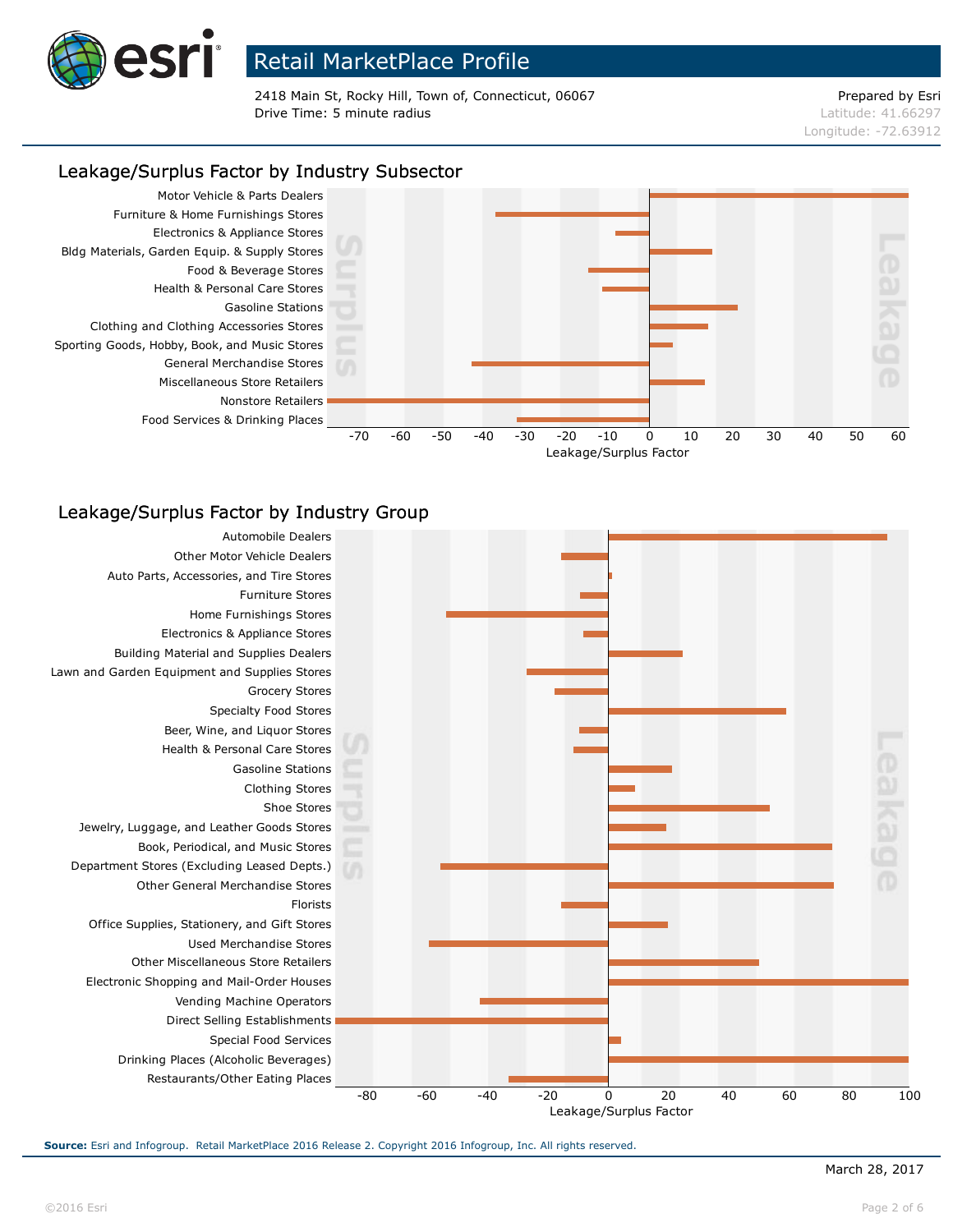

2418 Main St, Rocky Hill, Town of, Connecticut, 06067 Prepared by Esri **Drive Time: 10 minute radius Latitude: 41.66297** 

Longitude: -72.63912

### **Summary Demographics**

2016 Population 61,663 2016 Households 25,324

2016 Median Disposable Income \$57,335

| 2016 Per Capita Income | \$43.784 |
|------------------------|----------|

|                                               | <b>NAICS</b> | <b>Demand</b>      | <b>Supply</b>  | <b>Retail Gap</b> | Leakage/Surplus | Number of         |
|-----------------------------------------------|--------------|--------------------|----------------|-------------------|-----------------|-------------------|
| <b>Industry Summary</b>                       |              | (Retail Potential) | (Retail Sales) |                   | <b>Factor</b>   | <b>Businesses</b> |
| Total Retail Trade and Food & Drink           | 44-45,722    | \$1,361,551,153    | \$979,439,993  | \$382,111,160     | 16.3            | 521               |
| <b>Total Retail Trade</b>                     | $44 - 45$    | \$1,234,681,563    | \$856,901,587  | \$377,779,976     | 18.1            | 346               |
| <b>Total Food &amp; Drink</b>                 | 722          | \$126,869,590      | \$122,538,406  | \$4,331,184       | 1.7             | 175               |
|                                               | <b>NAICS</b> | <b>Demand</b>      | <b>Supply</b>  | <b>Retail Gap</b> | Leakage/Surplus | <b>Number of</b>  |
| <b>Industry Group</b>                         |              | (Retail Potential) | (Retail Sales) |                   | <b>Factor</b>   | <b>Businesses</b> |
| Motor Vehicle & Parts Dealers                 | 441          | \$277,077,587      | \$37,213,119   | \$239,864,468     | 76.3            | 17                |
| <b>Automobile Dealers</b>                     | 4411         | \$232,235,927      | \$11,710,987   | \$220,524,940     | 90.4            | 3                 |
| Other Motor Vehicle Dealers                   | 4412         | \$29,171,589       | \$19,285,603   | \$9,885,986       | 20.4            | $\overline{7}$    |
| Auto Parts, Accessories & Tire Stores         | 4413         | \$15,670,071       | \$6,216,528    | \$9,453,543       | 43.2            | $\overline{7}$    |
| Furniture & Home Furnishings Stores           | 442          | \$45,313,122       | \$35,652,038   | \$9,661,084       | 11.9            | 17                |
| <b>Furniture Stores</b>                       | 4421         | \$24,242,461       | \$8,660,881    | \$15,581,580      | 47.4            | $\overline{7}$    |
| Home Furnishings Stores                       | 4422         | \$21,070,661       | \$26,991,157   | $-$ \$5,920,496   | $-12.3$         | 10                |
| Electronics & Appliance Stores                | 443          | \$71,578,002       | \$59,675,524   | \$11,902,478      | 9.1             | 32                |
| Bldg Materials, Garden Equip. & Supply Stores | 444          | \$72,483,849       | \$66,423,778   | \$6,060,071       | 4.4             | 35                |
| Bldg Material & Supplies Dealers              | 4441         | \$64,261,962       | \$49,465,302   | \$14,796,660      | 13.0            | 28                |
| Lawn & Garden Equip & Supply Stores           | 4442         | \$8,221,886        | \$16,958,475   | $-$ \$8,736,589   | $-34.7$         | $\overline{7}$    |
| Food & Beverage Stores                        | 445          | \$236,803,112      | \$258,965,865  | $-$ \$22,162,753  | $-4.5$          | 50                |
| <b>Grocery Stores</b>                         | 4451         | \$202,628,322      | \$237,076,758  | $-$ \$34,448,436  | $-7.8$          | 21                |
| <b>Specialty Food Stores</b>                  | 4452         | \$12,902,559       | \$4,860,111    | \$8,042,448       | 45.3            | 8                 |
| Beer, Wine & Liquor Stores                    | 4453         | \$21,272,232       | \$17,028,995   | \$4,243,237       | 11.1            | 21                |
| Health & Personal Care Stores                 | 446,4461     | \$73,763,172       | \$84,621,882   | $-$10,858,710$    | $-6.9$          | 31                |
| <b>Gasoline Stations</b>                      | 447,4471     | \$66,011,852       | \$37,727,720   | \$28,284,132      | 27.3            | 21                |
| Clothing & Clothing Accessories Stores        | 448          | \$82,047,662       | \$28,315,863   | \$53,731,799      | 48.7            | 31                |
| Clothing Stores                               | 4481         | \$59,110,934       | \$20,920,868   | \$38,190,066      | 47.7            | 21                |
| Shoe Stores                                   | 4482         | \$8,712,817        | \$1,338,936    | \$7,373,881       | 73.4            | $\overline{2}$    |
| Jewelry, Luggage & Leather Goods Stores       | 4483         | \$14,223,910       | \$6,056,060    | \$8,167,850       | 40.3            | 8                 |
| Sporting Goods, Hobby, Book & Music Stores    | 451          | \$41,210,581       | \$18,958,539   | \$22,252,042      | 37.0            | 22                |
| Sporting Goods/Hobby/Musical Instr Stores     | 4511         | \$36,164,453       | \$16,486,848   | \$19,677,605      | 37.4            | 18                |
| Book, Periodical & Music Stores               | 4512         | \$5,046,129        | \$2,471,691    | \$2,574,438       | 34.2            | $\overline{4}$    |
| <b>General Merchandise Stores</b>             | 452          | \$192,541,058      | \$142,380,722  | \$50,160,336      | 15.0            | 14                |
| Department Stores Excluding Leased Depts.     | 4521         | \$136,382,266      | \$135,533,291  | \$848,975         | 0.3             | 6                 |
| <b>Other General Merchandise Stores</b>       | 4529         | \$56,158,792       | \$6,847,431    | \$49,311,361      | 78.3            | 8                 |
| Miscellaneous Store Retailers                 | 453          | \$52,325,644       | \$49,204,077   | \$3,121,567       | 3.1             | 71                |
| Florists                                      | 4531         | \$3,594,130        | \$3,698,356    | $-$104,226$       | $-1.4$          | 15                |
| Office Supplies, Stationery & Gift Stores     | 4532         | \$12,177,141       | \$4,981,677    | \$7,195,464       | 41.9            | 11                |
| Used Merchandise Stores                       | 4533         | \$4,101,630        | \$7,455,204    | $-$ \$3,353,574   | $-29.0$         | 20                |
| <b>Other Miscellaneous Store Retailers</b>    | 4539         | \$32,452,744       | \$33,068,840   | $-$ \$616,096     | $-0.9$          | 25                |
| <b>Nonstore Retailers</b>                     | 454          | \$23,525,921       | \$37,762,459   | $-$ \$14,236,538  | $-23.2$         | $\overline{4}$    |
| Electronic Shopping & Mail-Order Houses       | 4541         | \$13,712,321       | \$2,357,519    | \$11,354,802      | 70.7            | $1\,$             |
| Vending Machine Operators                     | 4542         | \$757,704          | \$474,072      | \$283,632         | 23.0            | $\mathbf{1}$      |
| Direct Selling Establishments                 | 4543         | \$9,055,897        | \$34,930,869   | $-$ \$25,874,972  | $-58.8$         | $\mathsf{2}\,$    |
| Food Services & Drinking Places               | 722          | \$126,869,590      | \$122,538,406  | \$4,331,184       | 1.7             | 175               |
| <b>Special Food Services</b>                  | 7223         | \$3,721,142        | \$2,021,929    | \$1,699,213       | 29.6            | 6                 |
| Drinking Places - Alcoholic Beverages         | 7224         | \$1,910,920        | \$4,294,166    | $- $2,383,246$    | $-38.4$         | 5                 |
| Restaurants/Other Eating Places               | 7225         | \$121,237,528      | \$116,222,312  | \$5,015,216       | $\overline{2}$  | 164               |

Data Note: Supply (retail sales) estimates sales to consumers by establishments. Sales to businesses are excluded. Demand (retail potential) estimates the expected amount spent by consumers at retail establishments. Supply and demand estimates are in current dollars. The Leakage/Surplus Factor presents a snapshot of retail opportunity. This is a measure of the relationship between supply and demand that ranges from +100 (total leakage) to -100 (total surplus). A positive value represents 'leakage' of retail opportunity outside the trade area. A negative value represents a surplus of retail sales, a market where customers are drawn in from outside the trade area. The Retail Gap represents the difference between Retail Potential and Retail Sales. Esri uses the North American Industry Classification System (NAICS) to classify businesses by their primary type of economic activity. Retail establishments are classified into 27 industry groups in the Retail Trade sector, as well as four industry groups within the Food Services & Drinking Establishments subsector. For more information on the Retail MarketPlace data, please click the link below to view the Methodology Statement. http://www.esri.com/data/esri\_data/methodology-statements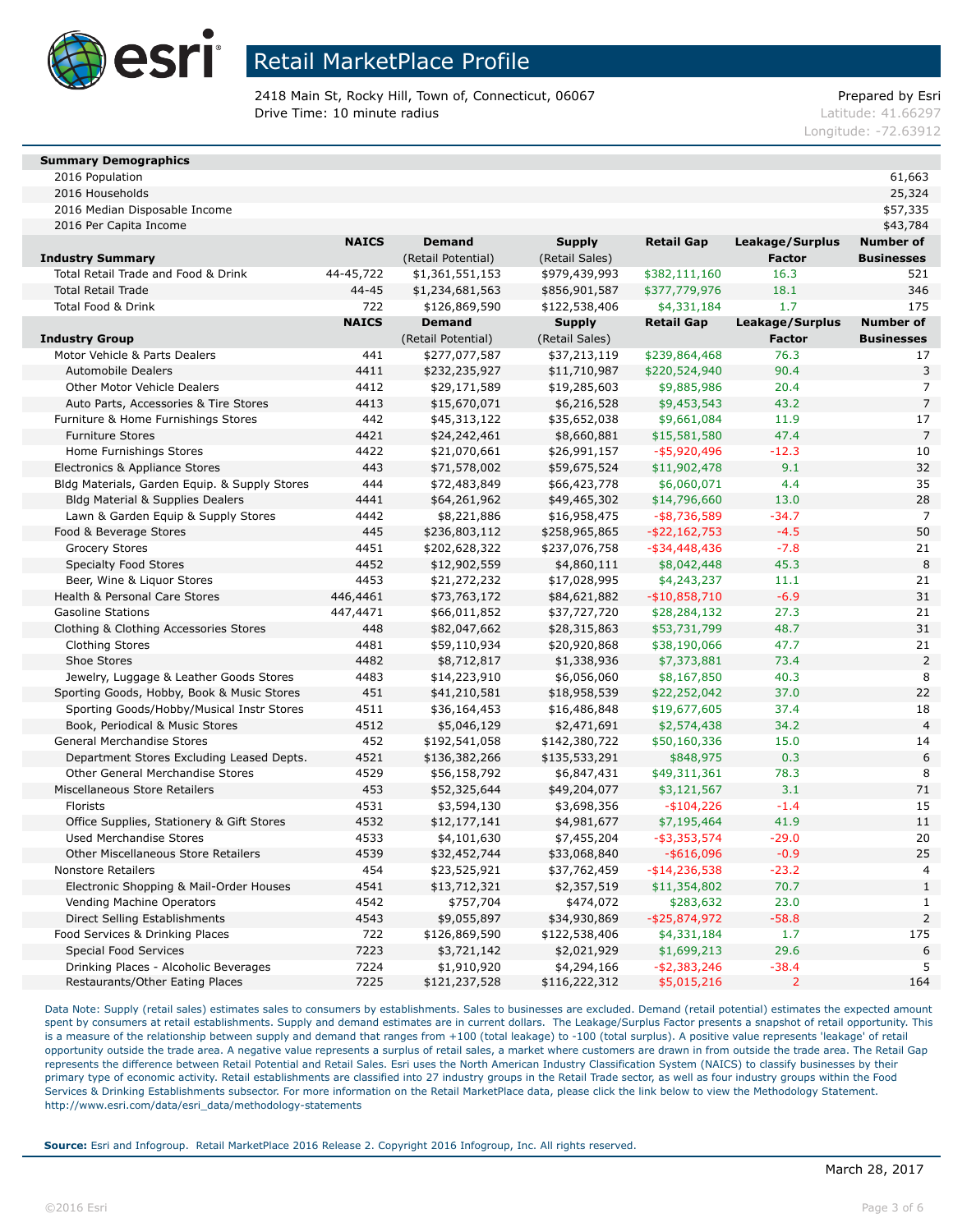

2418 Main St, Rocky Hill, Town of, Connecticut, 06067 Prepared by Esri **Drive Time: 10 minute radius Latitude: 41.66297** 

# Longitude: -72.63912

### Leakage/Surplus Factor by Industry Subsector



### Leakage/Surplus Factor by Industry Group

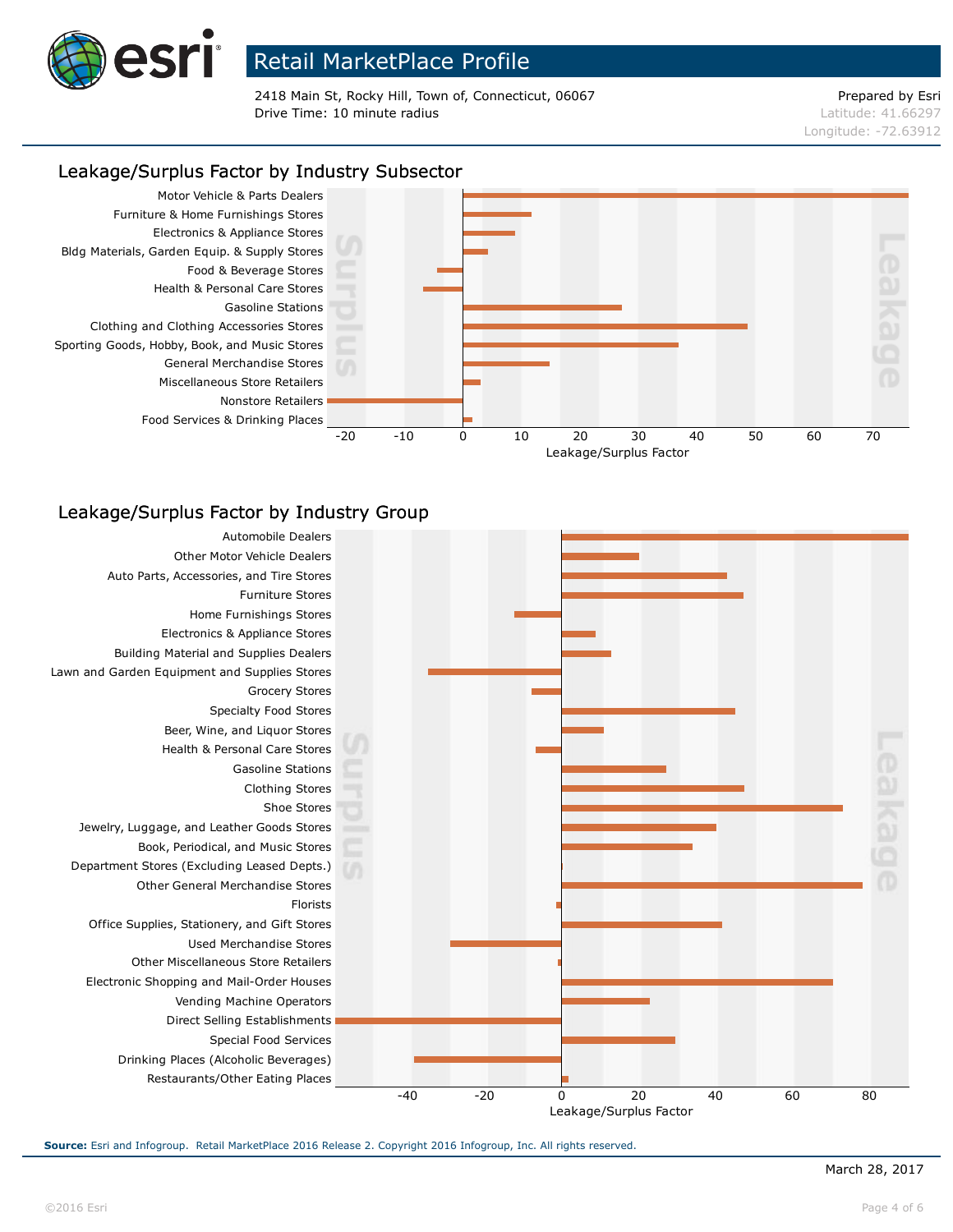

2418 Main St, Rocky Hill, Town of, Connecticut, 06067 Prepared by Esri **Drive Time: 20 minute radius Latitude: 41.66297** 

Longitude: -72.63912

#### **Summary Demographics**

2016 Population 531,449 2016 Households 209,643 2016 Median Disposable Income \$41,807

| 2016 Per Capita Income                        |              |                    |                 |                                   |                 | \$30,284          |
|-----------------------------------------------|--------------|--------------------|-----------------|-----------------------------------|-----------------|-------------------|
|                                               | <b>NAICS</b> | <b>Demand</b>      | <b>Supply</b>   | <b>Retail Gap</b>                 | Leakage/Surplus | <b>Number of</b>  |
| <b>Industry Summary</b>                       |              | (Retail Potential) | (Retail Sales)  |                                   | <b>Factor</b>   | <b>Businesses</b> |
| Total Retail Trade and Food & Drink           | 44-45,722    | \$8,207,347,232    |                 | \$9,625,739,363 - \$1,418,392,131 | $-8.0$          | 4,792             |
| <b>Total Retail Trade</b>                     | 44-45        | \$7,439,358,333    |                 | \$8,755,998,523 - \$1,316,640,190 | $-8.1$          | 3,291             |
| Total Food & Drink                            | 722          | \$767,988,899      | \$869,740,840   | $-$101,751,941$                   | $-6.2$          | 1,501             |
|                                               | <b>NAICS</b> | <b>Demand</b>      | <b>Supply</b>   | <b>Retail Gap</b>                 | Leakage/Surplus | <b>Number of</b>  |
| <b>Industry Group</b>                         |              | (Retail Potential) | (Retail Sales)  |                                   | <b>Factor</b>   | <b>Businesses</b> |
| Motor Vehicle & Parts Dealers                 | 441          | \$1,653,893,907    | \$1,986,425,266 | $-$ \$332,531,359                 | $-9.1$          | 321               |
| <b>Automobile Dealers</b>                     | 4411         | \$1,390,163,522    | \$1,700,314,084 | $-$ \$310,150,562                 | $-10.0$         | 169               |
| Other Motor Vehicle Dealers                   | 4412         | \$170,190,967      | \$155,634,821   | \$14,556,146                      | 4.5             | 48                |
| Auto Parts, Accessories & Tire Stores         | 4413         | \$93,539,418       | \$130,476,361   | $-$ \$36,936,943                  | $-16.5$         | 104               |
| Furniture & Home Furnishings Stores           | 442          | \$269,010,565      | \$233,505,248   | \$35,505,317                      | 7.1             | 146               |
| <b>Furniture Stores</b>                       | 4421         | \$145,800,181      | \$120,277,027   | \$25,523,154                      | 9.6             | 70                |
| Home Furnishings Stores                       | 4422         | \$123,210,384      | \$113,228,221   | \$9,982,163                       | 4.2             | 76                |
| Electronics & Appliance Stores                | 443          | \$428,648,433      | \$531,086,124   | $-$102,437,691$                   | $-10.7$         | 227               |
| Bldg Materials, Garden Equip. & Supply Stores | 444          | \$404,589,274      | \$469,790,680   | $-$ \$65,201,406                  | $-7.5$          | 225               |
| <b>Bldg Material &amp; Supplies Dealers</b>   | 4441         | \$359,148,323      | \$432,322,892   | $-$ \$73,174,569                  | $-9.2$          | 189               |
| Lawn & Garden Equip & Supply Stores           | 4442         | \$45,440,952       | \$37,467,788    | \$7,973,164                       | 9.6             | 35                |
| Food & Beverage Stores                        | 445          | \$1,458,558,927    | \$1,704,751,244 | $-$ \$246,192,317                 | $-7.8$          | 630               |
| <b>Grocery Stores</b>                         | 4451         | \$1,250,987,331    | \$1,495,632,566 | $-$ \$244,645,235                 | $-8.9$          | 376               |
| <b>Specialty Food Stores</b>                  | 4452         | \$80,016,902       | \$59,236,882    | \$20,780,020                      | 14.9            | 72                |
| Beer, Wine & Liquor Stores                    | 4453         | \$127,554,694      | \$149,881,796   | $-$ \$22,327,102                  | $-8.0$          | 182               |
| Health & Personal Care Stores                 | 446,4461     | \$438,773,028      | \$605,094,859   | $-$166,321,831$                   | $-15.9$         | 257               |
| <b>Gasoline Stations</b>                      | 447,4471     | \$404,670,466      | \$387,987,836   | \$16,682,630                      | 2.1             | 186               |
| Clothing & Clothing Accessories Stores        | 448          | \$500,850,552      | \$477,311,033   | \$23,539,519                      | 2.4             | 430               |
| <b>Clothing Stores</b>                        | 4481         | \$363,119,932      | \$341,546,348   | \$21,573,584                      | 3.1             | 288               |
| Shoe Stores                                   | 4482         | \$54,516,983       | \$50,868,263    | \$3,648,720                       | 3.5             | 44                |
| Jewelry, Luggage & Leather Goods Stores       | 4483         | \$83,213,637       | \$84,896,423    | $-$1,682,786$                     | $-1.0$          | 98                |
| Sporting Goods, Hobby, Book & Music Stores    | 451          | \$253,290,440      | \$279,411,097   | $-$ \$26,120,657                  | $-4.9$          | 186               |
| Sporting Goods/Hobby/Musical Instr Stores     | 4511         | \$222,539,246      | \$238,926,137   | $- $16,386,891$                   | $-3.6$          | 138               |
| Book, Periodical & Music Stores               | 4512         | \$30,751,195       | \$40,484,960    | $-$ \$9,733,765                   | $-13.7$         | 48                |
| General Merchandise Stores                    | 452          | \$1,174,886,747    | \$1,539,826,150 | $-$ \$364,939,403                 | $-13.4$         | 162               |
| Department Stores Excluding Leased Depts.     | 4521         | \$831,082,654      | \$1,015,272,781 | $-$ \$184,190,127                 | $-10.0$         | 69                |
| Other General Merchandise Stores              | 4529         | \$343,804,093      | \$524,553,370   | $-$180,749,277$                   | $-20.8$         | 93                |
| Miscellaneous Store Retailers                 | 453          | \$312,797,713      | \$317,801,496   | $-$ \$5,003,783                   | $-0.8$          | 463               |
| Florists                                      | 4531         | \$19,815,750       | \$15,539,869    | \$4,275,881                       | 12.1            | 67                |
| Office Supplies, Stationery & Gift Stores     | 4532         | \$72,577,196       | \$70,329,155    | \$2,248,041                       | 1.6             | 101               |
| <b>Used Merchandise Stores</b>                | 4533         | \$24,646,531       | \$41,814,113    | $-$ \$17,167,582                  | $-25.8$         | 94                |
| <b>Other Miscellaneous Store Retailers</b>    | 4539         | \$195,758,235      | \$190,118,359   | \$5,639,876                       | 1.5             | 201               |
| <b>Nonstore Retailers</b>                     | 454          | \$139,388,281      | \$223,007,490   | $-$ \$83,619,209                  | $-23.1$         | 55                |
| Electronic Shopping & Mail-Order Houses       | 4541         | \$82,338,432       | \$52,159,679    | \$30,178,753                      | 22.4            | 23                |
| Vending Machine Operators                     | 4542         | \$4,659,857        | \$8,825,762     | $-$ \$4,165,905                   | $-30.9$         | 6                 |
| Direct Selling Establishments                 | 4543         | \$52,389,992       | \$162,022,048   | $-$109,632,056$                   | $-51.1$         | 27                |
| Food Services & Drinking Places               | 722          | \$767,988,899      | \$869,740,840   | -\$101,751,941                    | $-6.2$          | 1,501             |
| <b>Special Food Services</b>                  | 7223         | \$22,190,600       | \$17,840,155    | \$4,350,445                       | 10.9            | 57                |
| Drinking Places - Alcoholic Beverages         | 7224         | \$11,688,306       | \$37,301,255    | $-$ \$25,612,949                  | $-52.3$         | 50                |
| Restaurants/Other Eating Places               | 7225         | \$734,109,993      | \$814,599,430   | $-$ \$80,489,437                  | $-5$            | 1,394             |

Data Note: Supply (retail sales) estimates sales to consumers by establishments. Sales to businesses are excluded. Demand (retail potential) estimates the expected amount spent by consumers at retail establishments. Supply and demand estimates are in current dollars. The Leakage/Surplus Factor presents a snapshot of retail opportunity. This is a measure of the relationship between supply and demand that ranges from +100 (total leakage) to -100 (total surplus). A positive value represents 'leakage' of retail opportunity outside the trade area. A negative value represents a surplus of retail sales, a market where customers are drawn in from outside the trade area. The Retail Gap represents the difference between Retail Potential and Retail Sales. Esri uses the North American Industry Classification System (NAICS) to classify businesses by their primary type of economic activity. Retail establishments are classified into 27 industry groups in the Retail Trade sector, as well as four industry groups within the Food Services & Drinking Establishments subsector. For more information on the Retail MarketPlace data, please click the link below to view the Methodology Statement. http://www.esri.com/data/esri\_data/methodology-statements